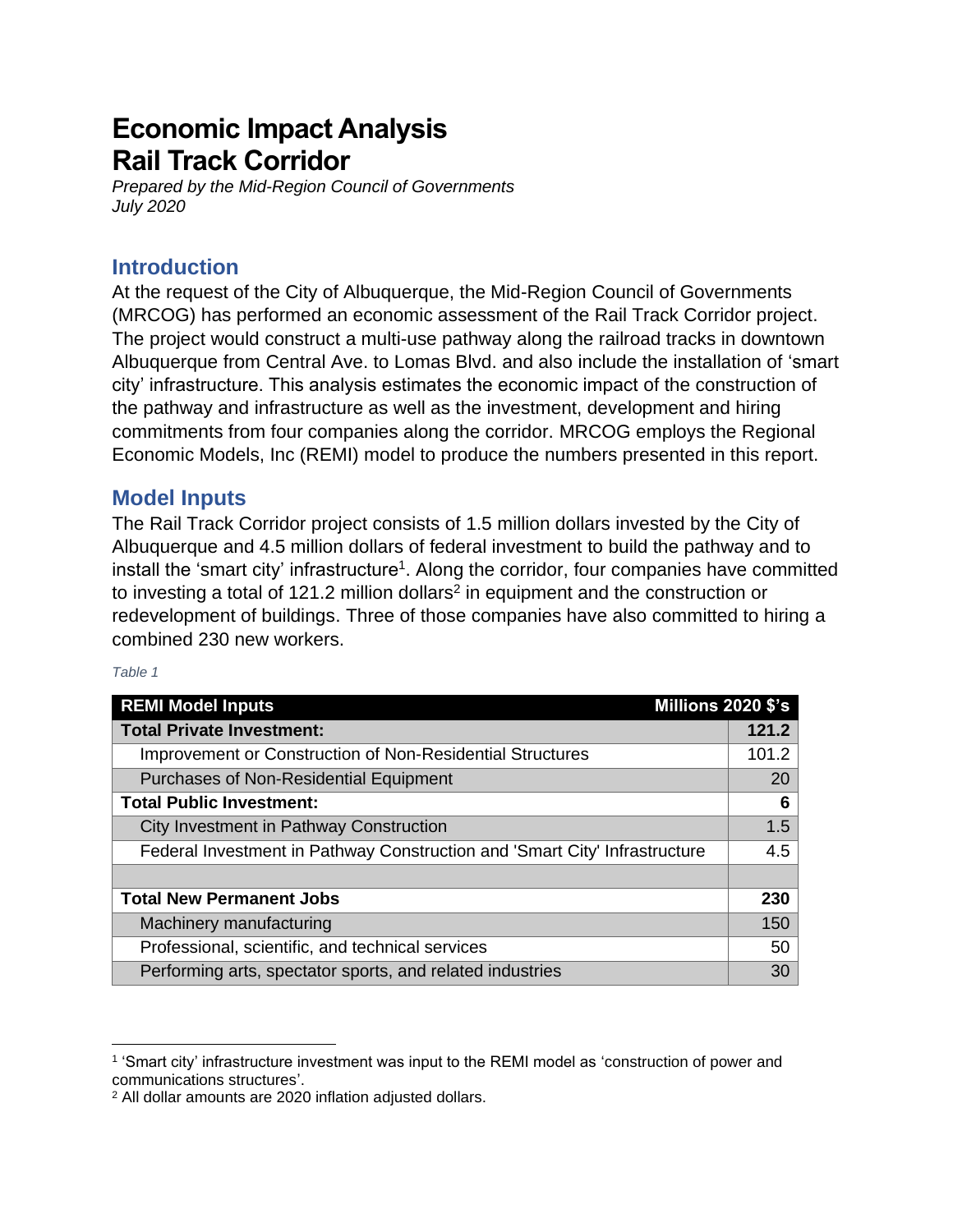#### **Results**

The commitments from three companies to grow their combined workforces by 230 jobs as they expand or move into the Rail Track Corridor as well as the construction impacts of developing the corridor will create an estimated 335 additional indirect jobs in Albuquerque in 2030 for a total of 565 additional jobs. This will in turn increase the population of Albuquerque by 467 as workers and their families move to fill the positions.

*Table 2*

| <b>Economic Impact of Rail Track Investment on</b><br><b>Albuquerque in 2030</b> |     |
|----------------------------------------------------------------------------------|-----|
| <b>Total Increase in Employment</b>                                              | 565 |
| Increase in Direct Employment                                                    | 230 |
| Increase in Indirect Employment                                                  | 335 |
| <b>State and Local Government</b>                                                | 55  |
| Retail trade                                                                     | 37  |
| Health care and social assistance                                                | 32  |
| Accommodation and food services                                                  | 31  |
| Professional, scientific, and technical services                                 | 27  |
| All other sectors                                                                | 153 |
| Increase in Population                                                           | 467 |

The estimated cumulative economic impact of the public and private Rail Track Corridor investment is 422.5 million dollars<sup>3</sup> in increased Gross Regional Product (GRP) in Albuquerque. Compared to the REMI baseline forecast, there are 533 more jobs, on average, throughout the nine-year analysis period simulation, 64 of which are in the construction sector.

#### *Table 3*

| <b>Cumulative Economic Impact of Rail Tack Investment on</b><br>Albuquerque 2021-2030 (millions of 2020 \$'s) |       |
|---------------------------------------------------------------------------------------------------------------|-------|
| Increase in Gross Regional Product                                                                            | 422.5 |
| Increase in Personal Income                                                                                   | 194.4 |
| Increase in Wages and Salaries                                                                                | 228.4 |
| Increase Personal Consumption                                                                                 | 126.4 |
| <b>Average Additional Employment</b>                                                                          | 533   |
| <b>Average Additional Construction Employment</b>                                                             | 64    |
| Peak-Year <sup>4</sup> Increase in Construction Employment                                                    | 89    |

<sup>3</sup> All dollar amounts are 2020 inflation adjusted dollars.

<sup>&</sup>lt;sup>4</sup> The peak-year of construction spending is the first year, 2021. The construction accounts for an increase of 89 construction jobs in that year, above the baseline forecast.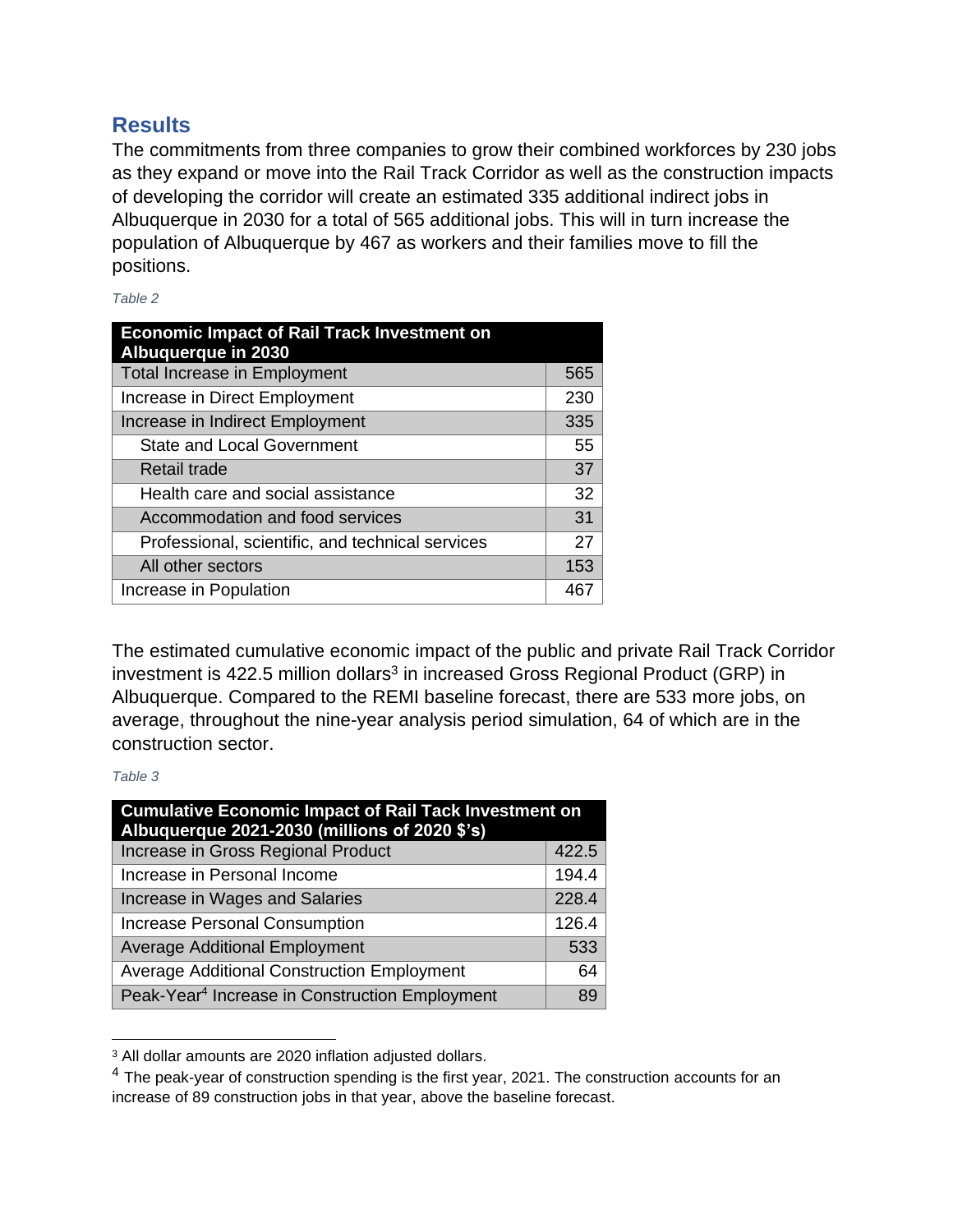## **Methodology**

The REMI model is updated annually by REMI staff and is calibrated specifically to the MRCOG region (which includes the extent of Bernalillo, Sandoval, Torrance, and Valencia Counties, and a small portion of southern Santa Fe County). REMI allows users to quantify the economic impacts associated with a specific policy or investment, or the role a business or industry plays within the local economy.

MRCOG has operated REMI since 1999 for the purpose of long-range employment forecasting and for analyzing economic activity in central New Mexico. The REMI models are well respected and used by organizations throughout the world for economic impact analyses. REMI accepts inputs regarding projects of economic interest. These inputs are used to calculate, or to simulate, resulting economic impacts. At its core, REMI is an input-output computational general equilibrium model. The model uses information specific to the region collected from various agencies including the Bureau of Labor Statistics and the U.S. Department of Commerce. Inputs are then used to create a simulation which can be compared to the regional control and estimate economic impacts of the public and private investment.

There a few key points that should be considered when reviewing the data contained in this analysis.

- The REMI baseline was updated in May 2020 to account for COVID-19 related economic impacts. This analysis uses that updated baseline.
- This analysis assumes construction of the multi-use path and 'smart city' infrastructure will begin in 2021 and take three years to complete. Construction of the new buildings and redevelopment will also begin in 2021 and be completed after nine years, in 2030. The 230 new direct jobs were entered into REMI gradually, 1/3 at a time, with the full amount hired by 2023. The private investment in non-residential structures and equipment was divided evenly over the nine-year analysis period.
- This analysis assumes that the 230 new direct jobs represent employment related to exogenous non-export sources of demand and their growth will not crowd-out or come at a cost to other companies in Albuquerque.
- The construction investment was entered into REMI as construction of commercial structures. Although two of the developments contain residential components, they are mixed-use and are assumed to be built to commercial construction standards, meaning the impact will be most similar to commercial construction.